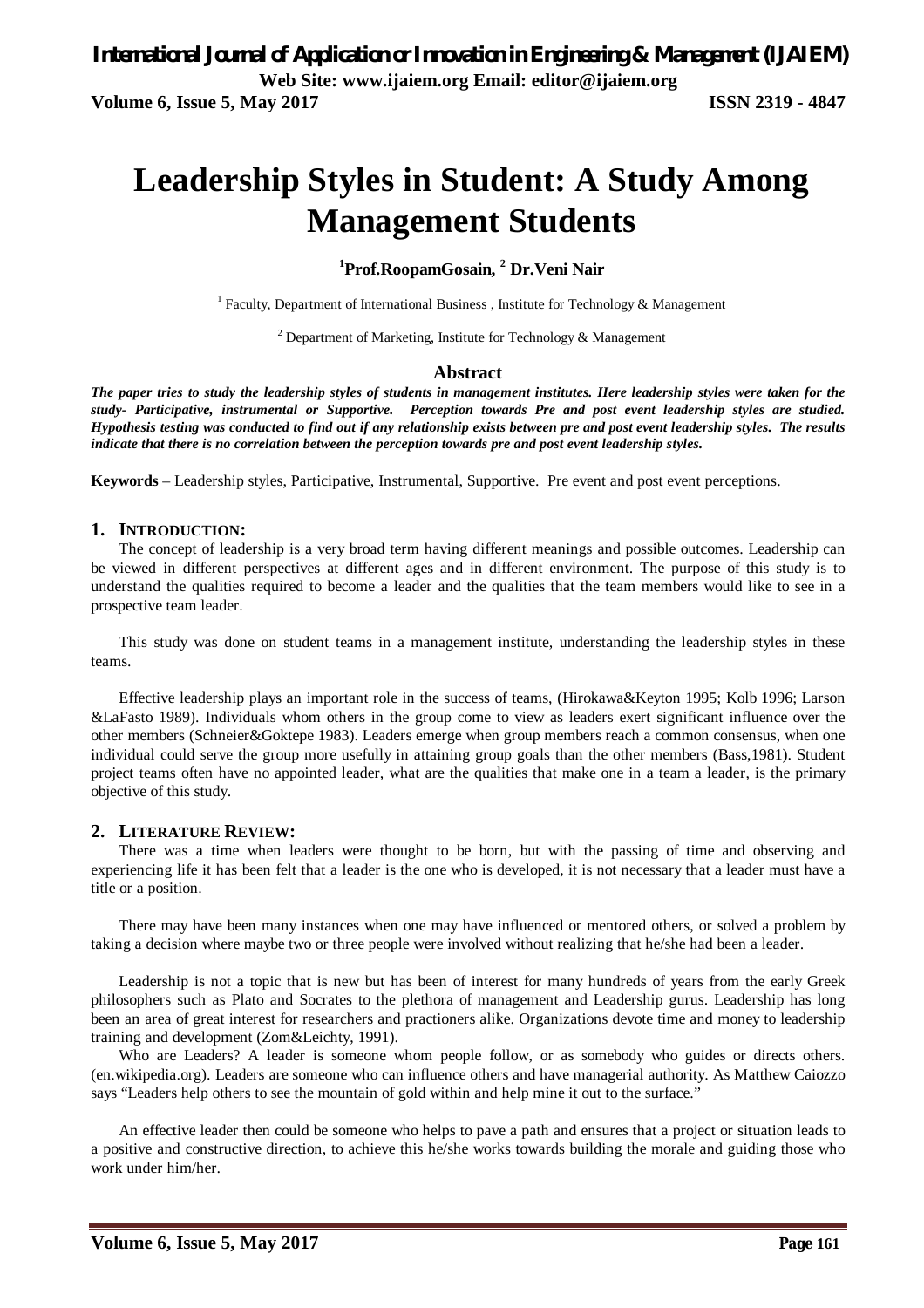Leaders have specific characteristics and principles to be able to inspire followers to achieve goals in high standards, (Valenti; 2010); besides the legitimate power leaders must have knowledge and the ability of maintaining morale and motivating followers. (Dessler,2012). As Jago (1982), says, "Good leaders are made not born. If you have the desire and will power, you can become an effective leader. Good leaders develop through a never-ending process of self-study, education, training and experience.

Who becomes a leader or how do leaders emerge?

Leaders are the ones who are different, who encourage and are ready to take risks, they are bold and brave and are ready to step out of that comfort zone. We live in a world where everyone thinks he/she is a leader, we grow up wanting to be great leaders like Mahatma Gandhi, Nelson Mandela, Martin Luther King Jr, and the list is never ending, (Namara,2013), but can everyone be a leader? No, what makes this one person different in the group that people follow him. That, someone is he who can influence others and who has managerial authority. It is not a matter of whether leaders are born or made. They are born and made, (Conger,2004).

Then what is leadership?

Leadership is what leaders do, (Robins&Coullar, 2009). There remains a certain mystery as to what leadership is or how to define it. There is a wide range of definitions of leadership. Stogdill (1974), said that, "there are almost as many definitions of leadership as there are persons who may have attempted to define the concept. Yukl (2006); (Kietner&Kinicki 2010). There are never ending definitions proposed on leadership:

Hemphill and Coons (1957), defined leadership as," The behaviour of an individual when he is directing the activities of a group towards a shared goal".

Tannenbaum et al. (1964) considered leadership, influence of human relations. Fiedler (1967), believed that leadership is a process to apply power and influence to make people work together and accomplish common goals. Rauch and Behling (1984), Robbins (1993), and Hsieh (1993), regarded leadership as the process of influencing a group to the goal achievement. Jacob and Jaques (1990), defined leadership as, "a process of giving purpose or meaningful direction to collective effort and causing wiling effort to be expended to achieve purpose." House et al. (1999), believed leadership as an ability of an individual to influence, motivate and enable others to contribute towards the effectiveness and success."

Leadership is not a position, title or privilege, rather a process which is observable; it influences other persons and inspires them to work for the organizational objectives. (Malik; 2012). Leaders set a direction for the rest of us; they help us see what lies ahead, they help us visualize what we might achieve, they encourage and inspire us. A Leader helps us to point in the same direction and harness our efforts jointly. Leaders energize people towards a goal. Leaders set a direction for the rest of the team and help see what lies ahead, they also visualise what could be achieved, they encourage and inspire the team to move in the same direction towards the goal.

According to Singh (2011), effective leadership gets the others to behave as the managers intend them to and at the same time satisfies their needs. Voegtlin et. al(2012), proposed that a successful leader is more effective in building good and robust relations. There have been a kaleidoscopic range of thoughts and theories on leadership, as Biggerstaff (2012) says, style can be defined as the perceived behaviour patterns that a person exhibits when attempting to influence the activities of others.

There are different kinds of leadership that have been spoken about. The research of Kurt Lewin (1939), and his group on leadership styles had resulted in the establishment of three leadership styles; the autocratic, laissez-faire and democratic.

**Autocratic or authoritarian:** this style is used when leaders tell their employees what they want to be done and how they want it accomplished, without taking advice of their followers.

**Participative or democratic:** this leadership style involves people in decision making process while the execution of the decision may be from the leader after facilitating consensus in the group.

**Laissez-Faire:** In this style the leader allows the employees to make the decisions. However, the leader is still responsible for the decisions that are made.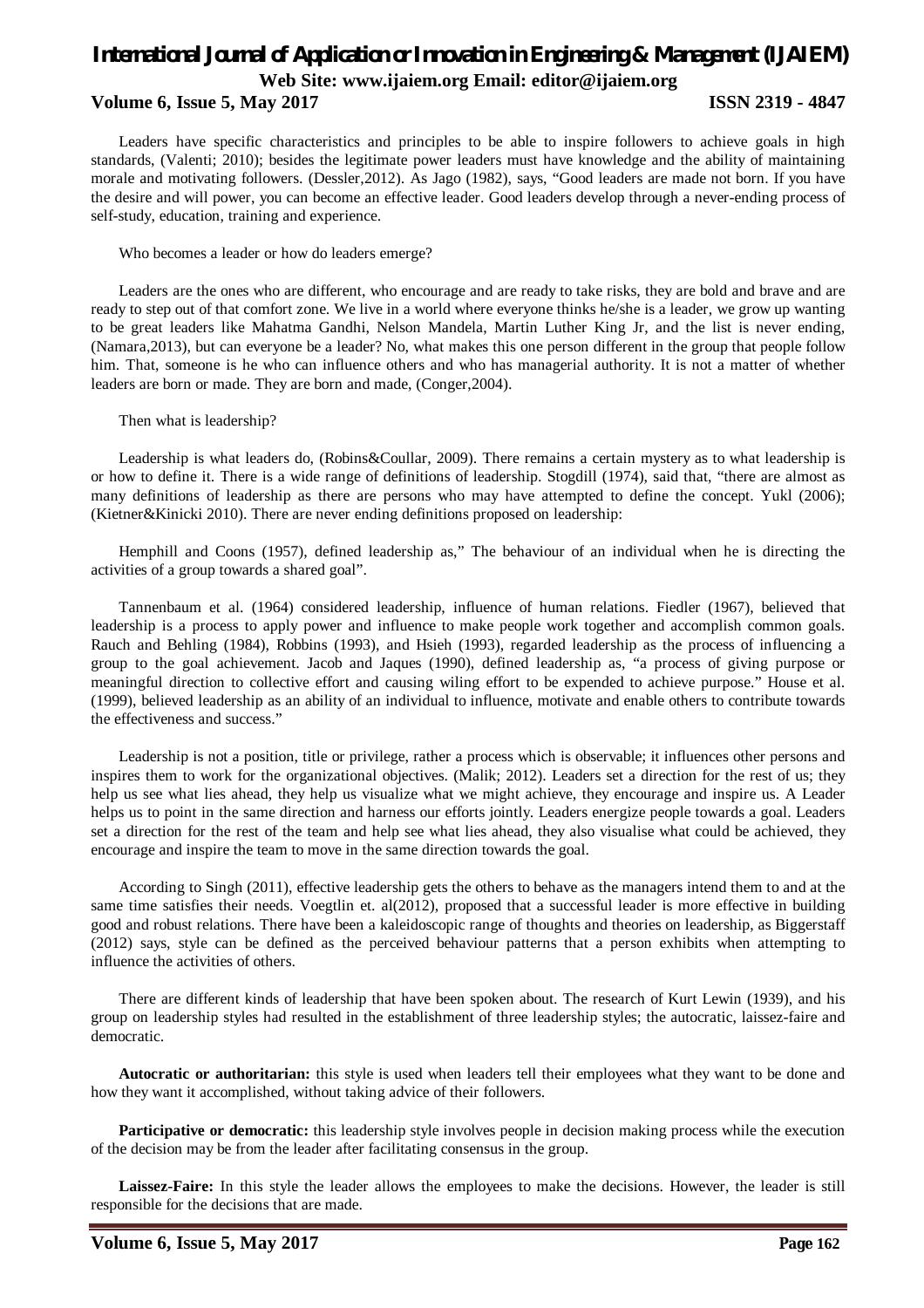Two theories in leadership became evident in the late  $20<sup>th</sup>$  century, transactional & transformational.

**Transactional:** leader depends upon reward & punishment so that his followers are following him, and he is ready to satisfy his followers needs so that they are able to achieve the goals. (Al-Hussain&Elbeltagi,2012).

Alongside the kinds of leadership there have been many theories which have been propounded:

**Trait theory:** was described by Kelly (1974), it was an attempt to classify what personal characteristic such as physical, mental and relating to personality, are associated with the success of leadership.

**Behaviour Theories:** these theories attempted to uncover and verify leadership behaviours that were universally effective. The theory focuses on actual behaviour and actions of leaders instead their personal qualities. These studies through experiments proved that different leadership styles produce different & complex reactions from same group. Stogdill (1963), Likert (1967), & Kotter (1988), also offered behavioural theories of leadership.

**Contingency Theory:** this model was developed by Paul Hersey & Ken Blanchard, (Fiedler;1964; & Garcia; 1987). This is a leader match theory (Feidler&Chemers, 1974), which means it tries to match leaders to appropriate situations. It is called contingency because it suggests that a leader's effectiveness depends on how well the leader's style fits the context. These theories believe that effectiveness of a leader traits or behaviour is dependent upon situation (Barling et al.,2011).

**Modern Approaches to Leadership:** Burns (1978), introduced the concept of transforming leadership stating," transformational leadership occurs when people engage with one another in such a way that leaders and followers raise one another to higher level of motivation and morality, (Malik,2012). Weber (1974), & House (1977) introduced concept of charismatic leadership which became popular in 1980; s&90's. There is no agreement as to which theory or model is more effective, since no single theory explains leadership in the full perspective.

Path-Goal Theory was developed by Martin Evans & refined by Robert House. When do subordinates accept a leader's behaviour, this can happen only the results are beneficial. Thus, a leader's main function is to pave a path for the realization of subordinate's goals. When working with a team, path goal leadership is a great way to get everyone back on agreeable terms. People have been interested in leadership since they started coming together in groups to accomplish goals. (Akif& Sahar,2013). House & Mitchell (1974), said that leader behaviour is acceptable and satisfying to the to the extent that the subordinates see such behaviour either an immediate source of satisfaction or instrumental to future satisfaction. (Malik, 2012). House & Mitchell (1974), spoke about four categories of leadership behaviour:

**Directive leader:** The leader lets followers know what is expected of them and tells them how to perform their tasks. Supportive is friendly and approachable, the leader shows concern for the followers, making the team members more comfortable to pursue their own goals. Participative leaders involve leaders consulting with followers and asking for their suggestions before deciding, and the Achievement oriented leadership style where the leader sets challenging goals for the team, and expects them to perform to their highest level and shows confidence to their ability to succeed. (Malik,2012).

Considering the purpose and context of research, the path goal leadership theory is an appropriate model for this study. In academic institutions leaders, may be required to have different skills for leading a team effectively. Involvement in the college experience both in and out of the classroom is consistently identified as significantly contributing to a variety of college student outcomes (Astin,1984, 1997; Pascarella& Terenzini,2005), and one such outcome is leadership. In academic institutions leaders, may be required to have different skills for leading a team effectively. This is partly due to the fact colleges and universities have unique purposes in society. (Kalargyrou et al., 2012), and leadership development is important. Although academics love to debate whether leaders are born or made, the evidence is quite clear," They are born and made." (Benjamin &Reilly, 2011). The university years play a very important role in shaping an individual's personality and building his leadership capabilities. Universities are the right place to form future generation of qualified leaders. (Osiemo,2012).

The main objective of this study is looking at leadership styles in student teams. Involvement in the college experience both in and out of the classroom is consistently identified as significantly contributing to a variety of college student outcomes (Astin, 1984, 1997; Pascarella&Terenzini, 2005). One such outcome is leadership (Haber, Allen et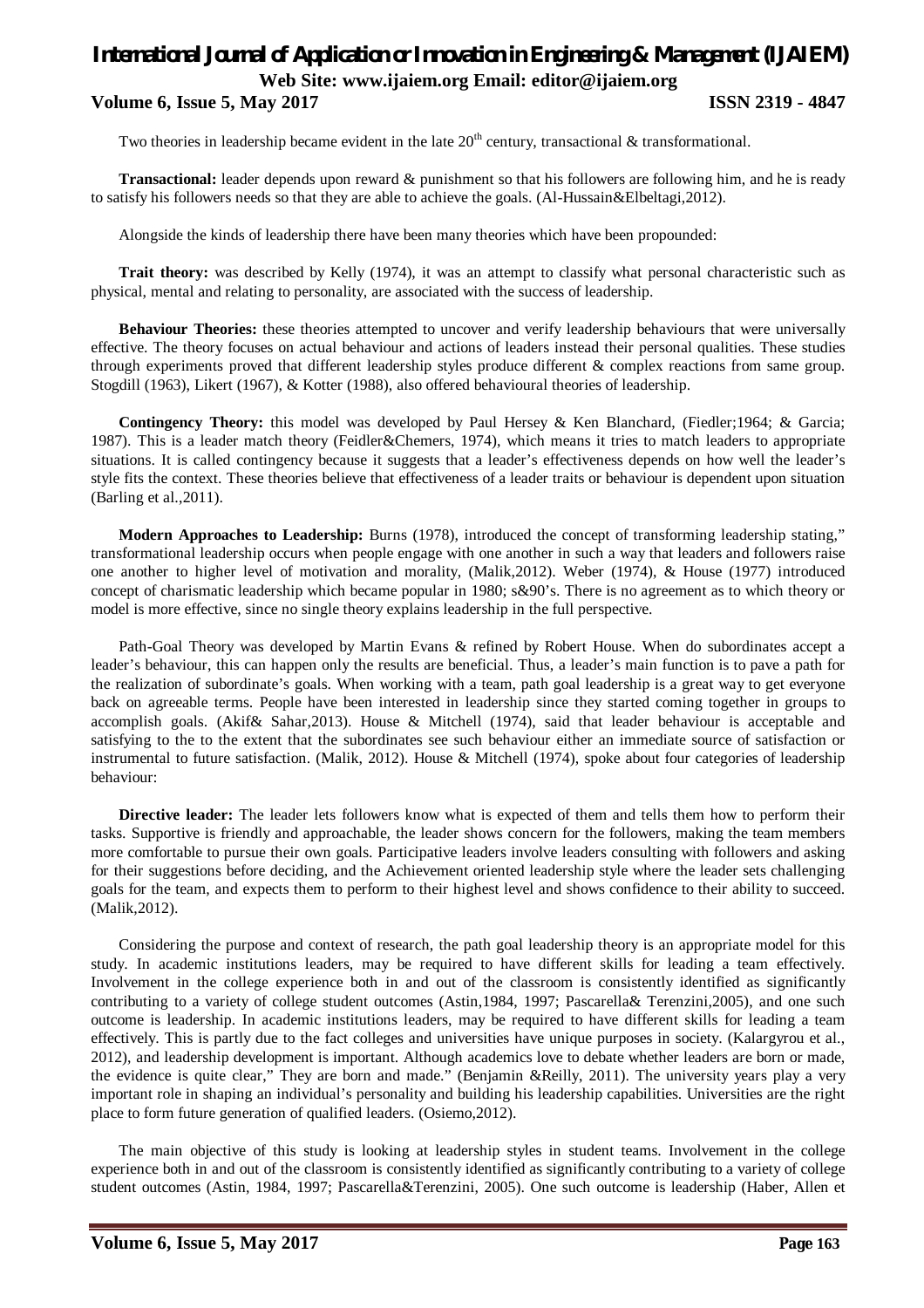al., 2012). The university years present the culmination of the formative years in the life of a student (Osiemo , 2012). This is the time that the seed of leadership is inculcated and nurtured in them.

Leadership takes place through communication of ideas (Glynn &Jamers, 2006). This can only happen when people share a common vision about where they, together would like to be at the end of a given task or venture. When students are assigned collaborative group projects issues of leadership do arise and generally one from the group takes the lead, he/she may be chosen or could be self-acclaimed. Very less research is done on the nature and role of leadership in student teams. What are teams? Many definitions have been given on this; A team is a small number of people with complementary skills who are committed to a common purpose, performance goals & approach for which they are mutually accountable. (Katzenbach& Smith, 1993) They are composed of people who are of relatively equal in status (Robert Heckman 2005). Another definition says "A team is a group of people working together towards a common goal," (Team Technology,1995-2006), Student project teams often have no appointed leader, these groups then appoint a leader or many times a leader gradually emerges. Many scholars agree that leadership is an important determinant of team success (Heckman 2005). Jarvenpaa (1998) suggested that effective team leadership emerges with the development of trust.

A team is formed with different individuals having varied personalities and skills and they together form a complete picture of a jigsaw puzzle, everyone plays his part to perfection in achieving a common goal. E.g., A sports team is an ideal example of an effective team, all the players work together directed towards a win. Everyone in the team plays a different role per their strengths, and this collective effort takes them towards a common goal, in this case leading to a win. Teams are presumed to make better decisions than individuals (Hollenbeck et al.,1995). A team is not just a better group teams evolve and eventually the whole picture is greater than its parts. But there must something that drives the team, some magic ingredient that helps the team develop: Teams need coaches to be successful. There are too many interactions, too many details to track, too many individual skill sets to coordinate when true teamwork is required – someone needs to see the big picture, (Walker, McKee et al.,), who is able to see this big picture dawns the role of a leader. Since team members come together to share their expertise and knowledge for completing projects or for any other reason the team leader's role is to function primarily as a coordinator, and not a decision maker. A team leader plays an important role in guiding the team members and motivating them to stay focused. A team leader sets a goal and objectives for the team and remains a driving force for the team. Teams always have a sense of purpose and this is what makes them united.

A typical MBA student enters this program hoping to improve her/his capacity to lead because that is the role they see for themselves in the future that is as leaders, they try to move towards that goal while in the program, graduating to face the challenge ahead to becoming prospective leaders. Working with teams is particularly relevant for students to aspire to become managers in organizations (Freeman, 1996, p. 266). Students working in teams learn teamwork, problem solving, communication, leadership and other key skills, (Alexander& stone, 1997; Ashraf, 2004; Bolton, 1999; Kunkel &Shafer, 1997). Hernandez (2002) describes team learning as the creation of cooperative structures that promote active and higher- level learning or thinking. When students are assigned group projects a leader does take the lead. Though little research on the nature and role of leadership in distributed student teams has been conducted. (Heckman &Misiolek , 2005 ). The leadership journey is a never ending one. Change is a constant. Where the journey and the constant come together true leaders flourish, (IWM Syndicate Group, Nov 2001).

### **3. OBJECTIVE OF THE STUDY**

While many studies have considered leadership styles, very less work is done related to leadership in student teams. The purpose of the study was to study leadership styles related to student teams among management students.

Three leadership styles have been spoken about, (Kurt Lewin, 1939), the autocratic, laissezfaire& democratic. Alongside many theories have also been propounded, Trait theory, Behaviour theory & contingency theories. Then there were the modern approaches to leadership. Despite so many theories, there is no common consensus as to which model or theory explains leadership as a whole. Path Goal theory was developed by Martin Evans and later refined by Robert House. Looking at the purpose of research Path Goal leadership theory is an appropriate model for this study.

### **4. RESEARCH QUESTIONS**

What are the leadership styles that are mostly seen amongst management students?

Which of the leadership style, instrumental, supportive or participative, based on the Path Goal theory which relates to this study, has more impact on student leaders.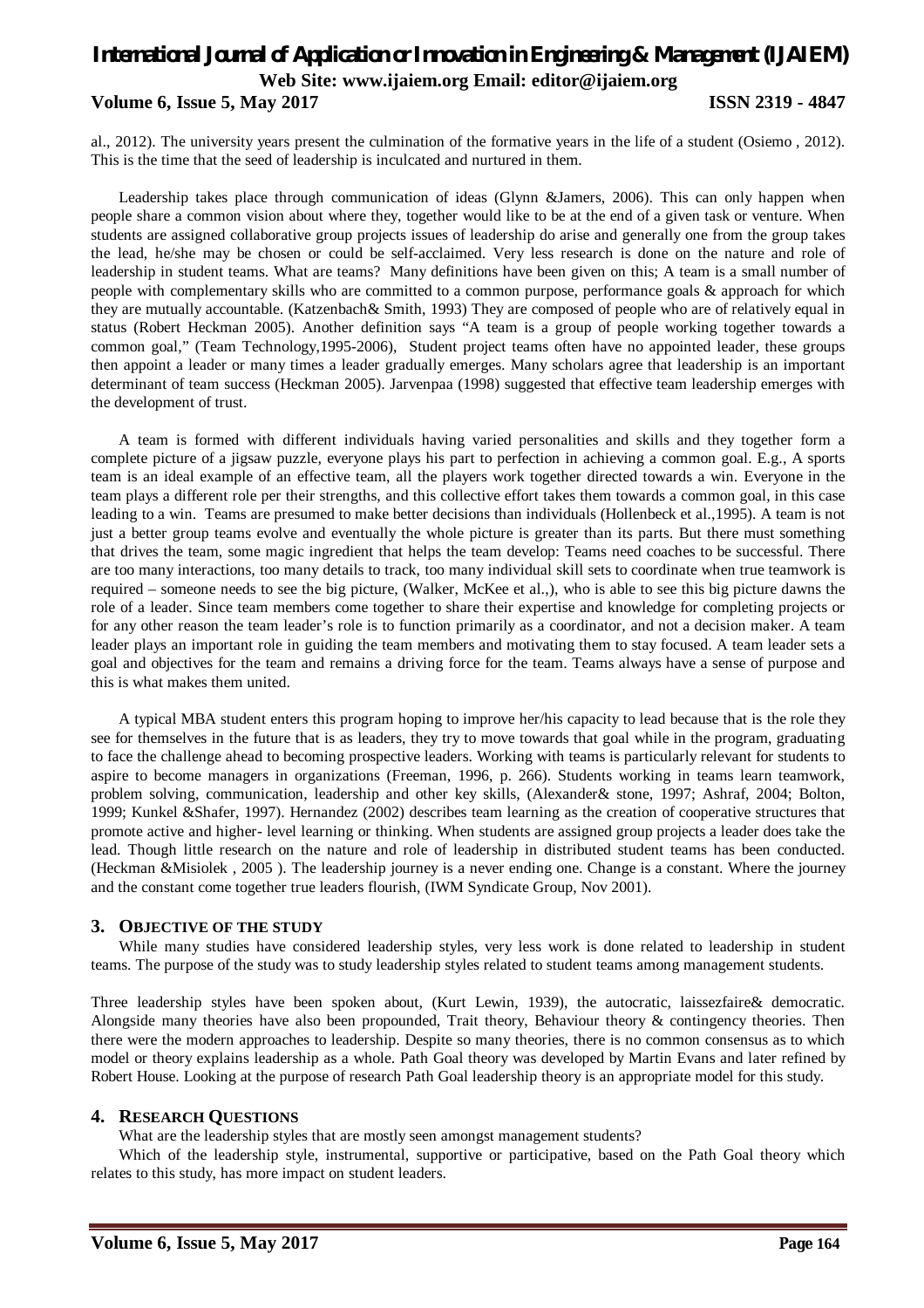# *International Journal of Application or Innovation in Engineering & Management (IJAIEM)* **Web Site: www.ijaiem.org Email: editor@ijaiem.org**

**Volume 6, Issue 5, May 2017 ISSN 2319 - 4847**

### **5. METHODOLOGY**

This study has been conducted in a management institute. A random sample of 125 students was selected from various streams i.e., marketing, finance, HR & retail. Depending on the literature and previous studies, a questionnaire was developed to collect the required data. The questionnaire was based on the path goal theory of leadership (House 1971; House &Dessler 1974). The questionnaire is of two parts A & B. Part A focuses on perceptions of team members for the person who tends to take leadership occasions. Part B, of the questionnaire focuses on team's perceptions on the qualities they would like to see in a leader. Each part was further divided into three sections, 1) instrumental leadership, 2) supportive leadership & 3) participative leadership. The behaviour scale is a three-factor scale comprising of three aspects of perceived leadership described above. Across factors, items have been scored on a 5 point scale with, 5= completely agree,  $4 =$  agree,  $3 =$  neutral,  $2 =$  disagree &  $1 =$  completely disagree. The scale has been taken from, Handbook of Marketing Scales (3<sup>rd</sup> Ed), edited by William O. Bearden, Richard G. Netemeyer& Kelly L. Haws. We are using this scale to study what kinds of leadership styles B School students possess.

#### **6. OBJECTIVE OF THE STUDY**

The primary objective of this research is to study leadership styles among management students.

This study aims to find perception and expectation of various leadership styles among management students. The research also aims to find which leadership style – instrumental, supportive or participative are perceived to have more impact among students. We have also tried to explore which leadership style is expected or perceived from team leaders and in which order of importance. We have also tried to explore which leadership style is expected from team leaders and in which order of importance. The study has also tried to find the relationship in perception and expectations of leadership styles and gender, (male/ female), the region they belong to, ( north, south, east west) and stream of basic qualification, ( arts, commerce, science, engineering & others).

#### **7. HYPOTHESIS:**

- 1.There is no significant relationship in pre and post event leadership styles (Supportive, Participative and Instrumental)
- 2.There is no significant difference in gender in pre and post event leadership styles (Supportive, Participative and Instrumental)

#### **Data Analysis**

**Hypothesis Testing 1:** There is no significant relationship in pre and post event leadership *styles (Supportive, Participative and Instrumental)*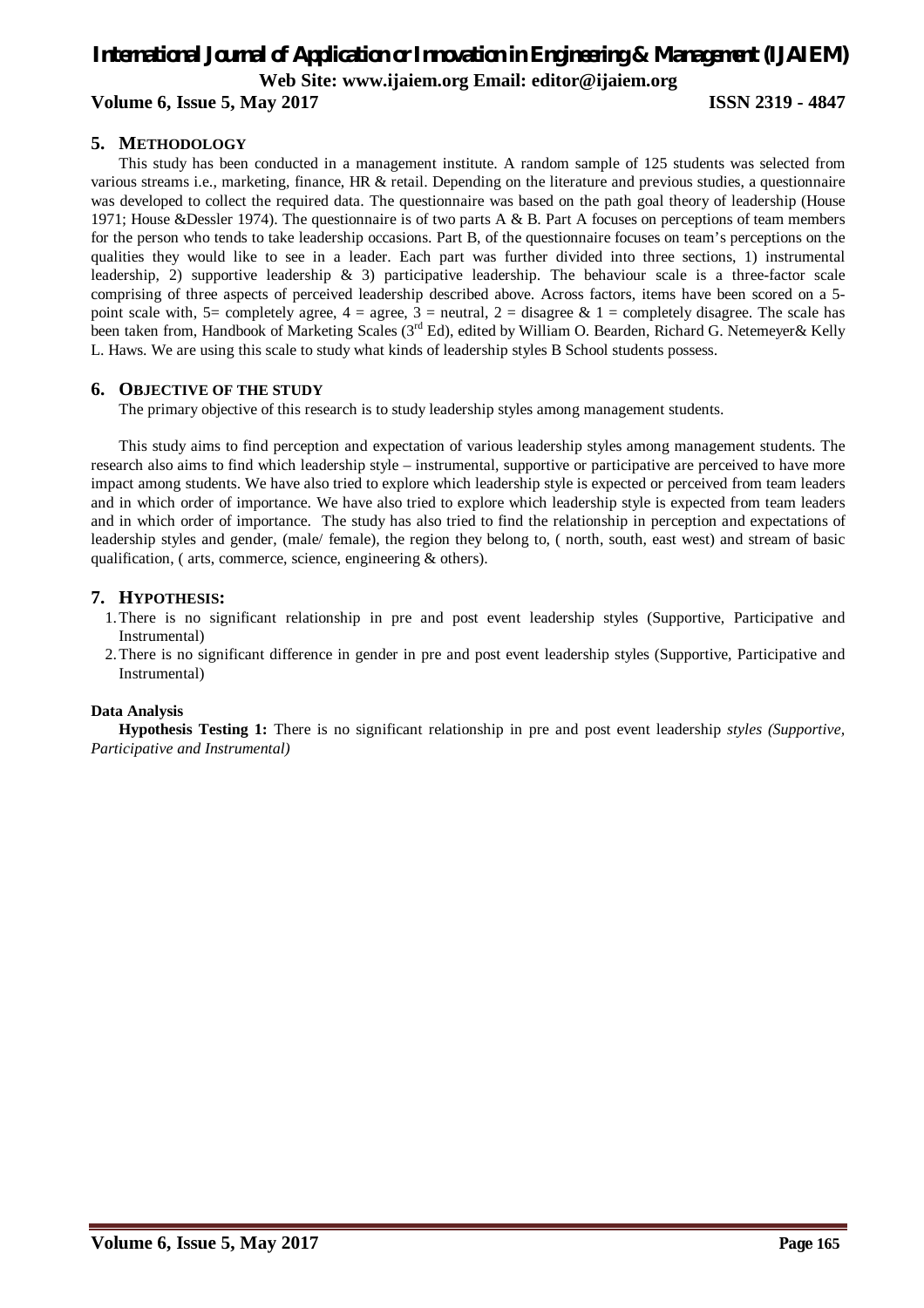| <b>Paired Differences</b> |                                                              |             |                          |                                     |                                                        |              |          | df  | Sig. (2-<br>tailed) |
|---------------------------|--------------------------------------------------------------|-------------|--------------------------|-------------------------------------|--------------------------------------------------------|--------------|----------|-----|---------------------|
|                           |                                                              | <b>Mean</b> | Std.<br><b>Deviation</b> | Std.<br><b>Error</b><br><b>Mean</b> | 95% Confidence<br>Interval of the<br><b>Difference</b> |              |          |     |                     |
|                           |                                                              |             |                          |                                     | Lower                                                  | <b>Upper</b> |          |     |                     |
| Pair 1                    | Expected of them -<br>Expected of them                       | $-.17518$   | .94634                   | .08085                              | $-.33507$                                              | $-.01529$    | $-2.167$ | 136 | .032                |
| Pair 2                    | Shall be done -<br>Shall be done                             | $-.18519$   | 1.15374                  | .09930                              | $-.38158$                                              | .01121       | $-1.865$ | 134 | .064                |
| Pair 3                    | Group is<br>Understood -<br>Group is<br>Understood           | $-.26667$   | 1.14083                  | .09819                              | $-.46086$                                              | $-.07247$    | $-2.716$ | 134 | .007                |
| Pair 4                    | Work to be done -<br>Work to be done                         | $-.13740$   | 1.35739                  | .11860                              | $-.37203$                                              | .09722       | $-1.159$ | 130 | .249                |
| Pair 5                    | Standards of<br>Performance -<br>Standards of<br>Performance | $-14844$    | 1.17111                  | .10351                              | $-.35327$                                              | .05639       | $-1.434$ | 127 | .154                |
| Pair 6                    | Rules &<br>regulations - Rules<br>& regulations              | $-.08271$   | 1.20633                  | .10460                              | $-.28962$                                              | .12421       | $-.791$  | 132 | .431                |
| Pair 7                    | Carried out -<br>Carried out                                 | $-.11940$   | 1.13750                  | .09827                              | $-.31377$                                              | .07496       | $-1.215$ | 133 | .226                |
|                           |                                                              |             |                          |                                     |                                                        |              |          |     |                     |

**Table 1** Instrumental Style of Leadership- pre and post event. Paired Samples Test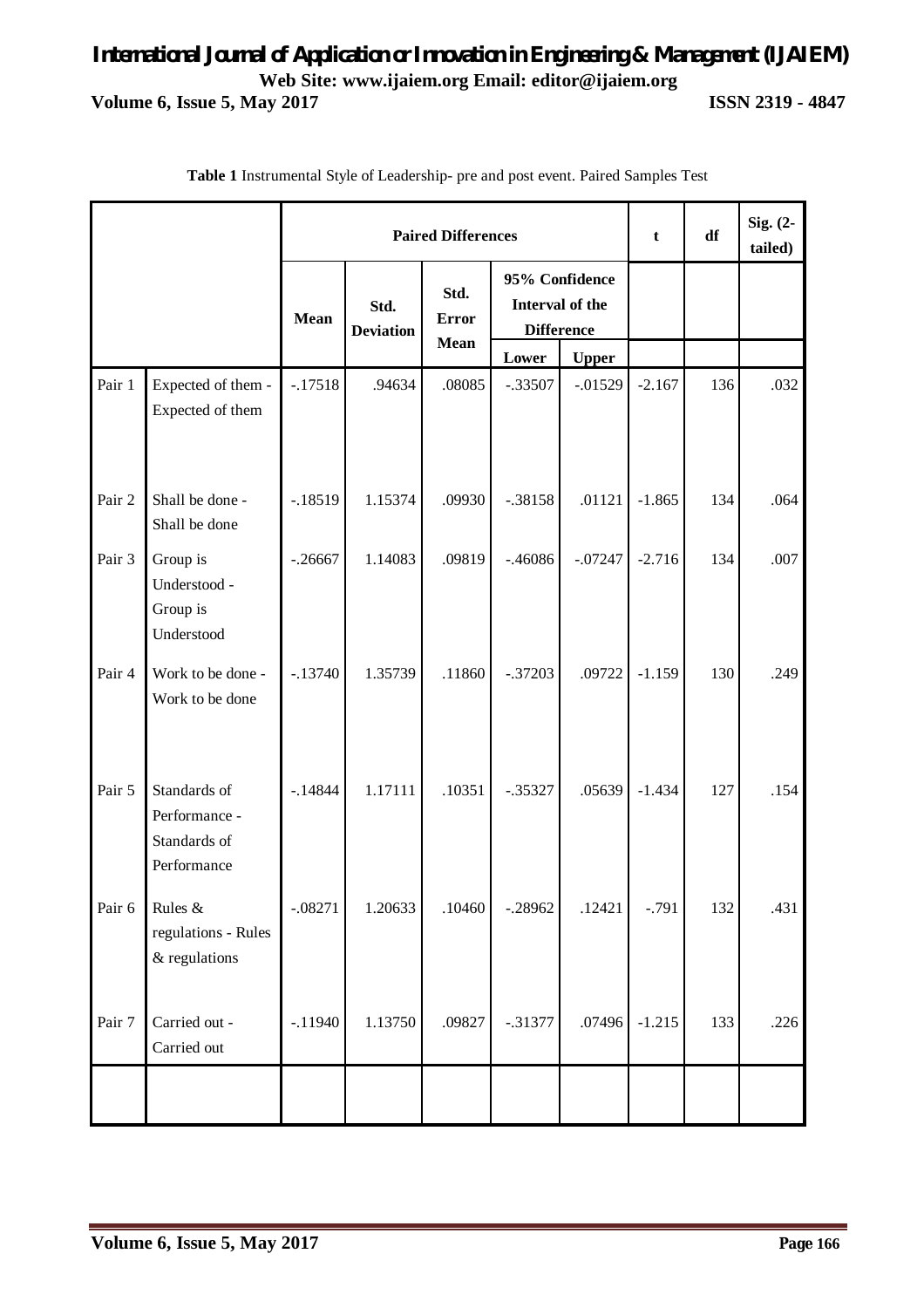# *International Journal of Application or Innovation in Engineering & Management (IJAIEM)* **Web Site: www.ijaiem.org Email: editor@ijaiem.org**

**Volume 6, Issue 5, May 2017 ISSN 2319 - 4847**

| п<br>ш |  |
|--------|--|
|--------|--|

|        |                                                        | ${\bf N}$ | Correlatio<br>$\mathbf n$ | Sig. |
|--------|--------------------------------------------------------|-----------|---------------------------|------|
| Pair 1 | Expected of them & Expected of them                    | 137       | .467                      | .000 |
| Pair 2 | Shall be done & Shall be done                          | 135       | .337                      | .000 |
| Pair 3 | Group is Understood & Group is Understood              | 135       | .144                      | .096 |
| Pair 4 | Work to be done & Work to be done                      | 131       | .123                      | .162 |
| Pair 5 | Standards of Performance & Standards of<br>Performance | 128       | .250                      | .004 |
| Pair 6 | Rules & regulations & Rules & regulations              | 133       | .172                      | .048 |
| Pair 7 | Carried out & Carried out                              | 134       | .283                      | .001 |

### **Observations**

In order to test the hypothesis, the following test were conducted. To find out the relationship in perception and expectations of leadership styles, the following test was conducted. Both pre event perceptions and post event expectations were studied of the different leadership styles.

When looking at the perceived and the expected responses towards styles of leadership, it is observed that on comparing the pre-and post-event instrumental leadership style, only three variables, expected of them, group is understood & shall be done, show significant correlation. this shows the team members do perceive and expect the leader to explain the task extremely well to them.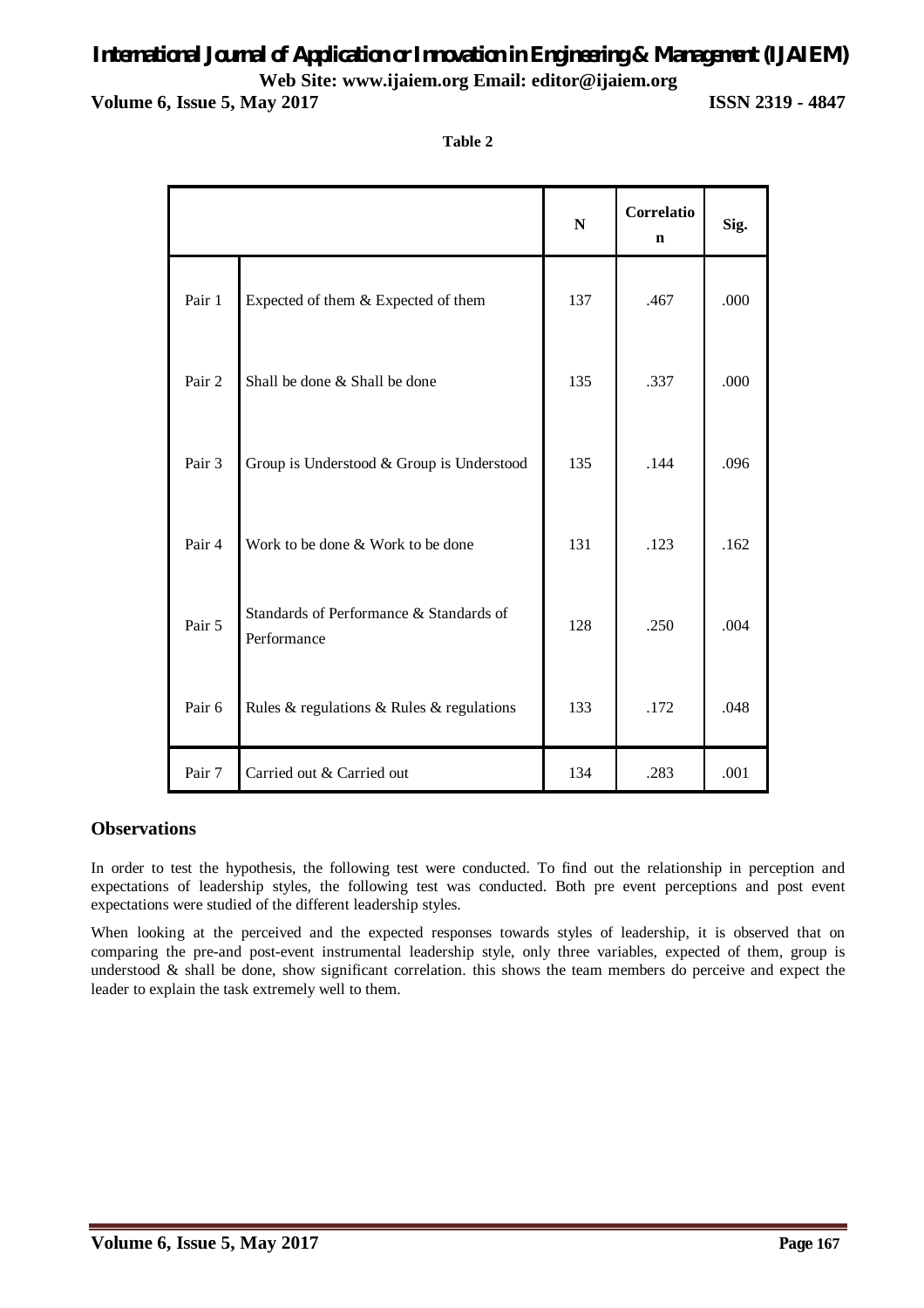|         |                                                  |             | <b>Paired Differences</b>              |                                     | $\mathbf t$                                            | df           | Sig. $(2-$<br>tailed) |     |       |
|---------|--------------------------------------------------|-------------|----------------------------------------|-------------------------------------|--------------------------------------------------------|--------------|-----------------------|-----|-------|
|         |                                                  | <b>Mean</b> | Std.<br><b>Deviatio</b><br>$\mathbf n$ | Std.<br><b>Error</b><br><b>Mean</b> | 95% Confidence<br>Interval of the<br><b>Difference</b> |              |                       |     |       |
|         |                                                  |             |                                        |                                     | Lower                                                  | <b>Upper</b> |                       |     |       |
| Pair 1  | Friendly and Polite -<br>Friendly and Polite     | $-.10526$   | 1.00199                                | .08688                              | $-.27713$                                              | .06660       | $-1.212$              | 132 | .228  |
| Pair 2  | Member of the Group -<br>Member of the Group     | $-.12308$   | 1.10682                                | .09707                              | $-0.31514$                                             | .06899       | $-1.268$              | 129 | .207  |
| Pair 3  | Group into operations -<br>Group into operations | .06015      | 1.11979                                | .09710                              | $-.13192$                                              | .25222       | .619                  | 132 | .537  |
| Pair 4  | His/Her equals - His/Her<br>equals               | $-.24615$   | 1.14161                                | .10013                              | $-0.44426$                                             | $-.04805$    | $-2.458$              | 129 | .015  |
| Pair 5  | Notice of Changes - Notice<br>of Changes         | $-12593$    | 1.21206                                | .10432                              | $-.33225$                                              | .08040       | $-1.207$              | 134 | .230  |
| Pair 6  | Keeps of himself - Keeps of<br>himself           | .00000      | 1.21064                                | .10537                              | $-.20845$                                              | .20845       | .000                  | 131 | 1.000 |
| Pair 7  | Group Members - Group<br><b>Members</b>          | $-.15038$   | 1.19021                                | .10320                              | $-.35452$                                              | .05377       | $-1.457$              | 132 | .147  |
| Pair 8  | Make Changes - Make<br>Changes                   | $-.28030$   | .98317                                 | .08557                              | $-.44959$                                              | $-.11102$    | $-3.276$              | 131 | .001  |
| Pair 9  | Out my Task - Out my Task                        | $-.22794$   | 1.06783                                | .09157                              | $-.40903$                                              | $-.04685$    | $-2.489$              | 135 | .014  |
| Pair 10 | More Pleasant - More<br>Pleasant                 | $-.23704$   | 1.09413                                | .09417                              | $-.42328$                                              | $-.05079$    | $-2.517$              | 134 | .013  |

**Table 3** Supportive Style of Leadership- pre and post event. Paired Samples Test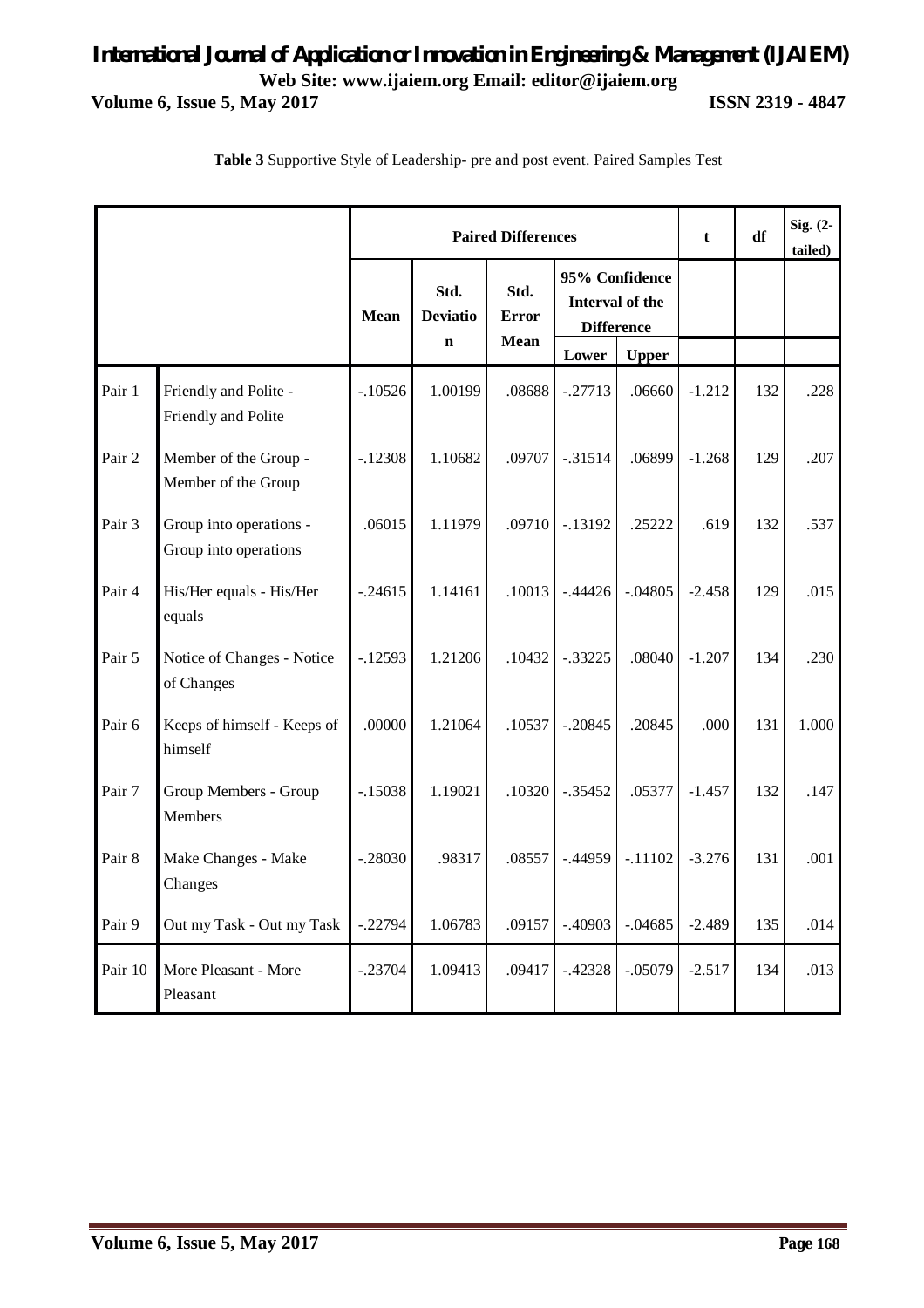|        | Paired Differences                               |                                    |                       |                       |                                                                   |           |          |     |                           |
|--------|--------------------------------------------------|------------------------------------|-----------------------|-----------------------|-------------------------------------------------------------------|-----------|----------|-----|---------------------------|
|        |                                                  | Mean                               | Std.<br>Deviati<br>on | Std.<br>Error<br>Mean | 95% Confidence<br>Interval of the<br>Difference<br>Upper<br>Lower |           | t        | df  | Sig.<br>$(2 -$<br>tailed) |
| Pair 1 | Group Mates - Group<br>Mates                     | $\overline{\phantom{a}}$<br>.08333 | 1.13945               | .09918                | $-.27953$                                                         | .11286    | $-.840$  | 131 | .402                      |
| Pair 2 | Mates have to say - Mates<br>have to say         | .06618                             | 1.14311               | .09802                | $-.26003$                                                         | .12768    | $-.675$  | 135 | .501                      |
| Pair 3 | Carry out Assignments -<br>Carry out Assignments | .15789                             | 1.07902               | .09356                | $-.34297$                                                         | .02718    | $-1.688$ | 132 | .094                      |
| Pair 4 | His/Her Group Mates -<br>His/Her Group Mates     | .19853                             | 1.10098               | .09441                | $-.38524$                                                         | $-.01182$ | $-2.103$ | 135 | .037                      |
| Pair 5 | Should be made - Should be<br>made               | $\overline{\phantom{a}}$<br>.18978 | 1.06089               | .09064                | $-.36902$                                                         | $-.01054$ | $-2.094$ | 136 | .038                      |

**Table 4** Supportive Style of Leadership- pre and post event. correlation

**Table 5** Participative Style of Leadership- pre and post event. Paired Sample T-test.

|        |                                                  | Paired Differences |                          |                       |                                                                   |           |          |     |                     |
|--------|--------------------------------------------------|--------------------|--------------------------|-----------------------|-------------------------------------------------------------------|-----------|----------|-----|---------------------|
|        |                                                  | Mean               | Std.<br><b>Deviation</b> | Std.<br>Error<br>Mean | 95% Confidence<br>Interval of the<br>Difference<br>Upper<br>Lower |           | ŧ        | df  | Sig. (2-<br>tailed) |
| Pair 1 | Group Mates - Group Mates                        | $-.08333$          | 1.13945                  | .09918                | $-.27953$                                                         | .11286    | $-.840$  | 131 | .402                |
| Pair 2 | Mates have to say - Mates have<br>to say         | $-.06618$          | 1.14311                  | .09802                | $-.26003$                                                         | .12768    | $-.675$  | 135 | .501                |
| Pair 3 | Carry out Assignments - Carry<br>out Assignments | $-15789$           | 1.07902                  | .09356                | $-.34297$                                                         | .02718    | $-1.688$ | 132 | .094                |
| Pair 4 | His/Her Group Mates - His/Her<br>Group Mates     | $-.19853$          | 1.10098                  | .09441                | $-.38524$                                                         | $-.01182$ | $-2.103$ | 135 | .037                |
| Pair 5 | Should be made - Should be<br>made               | $-.18978$          | 1.06089                  | .09064                | $-.36902$                                                         | $-.01054$ | $-2.094$ | 136 | .038                |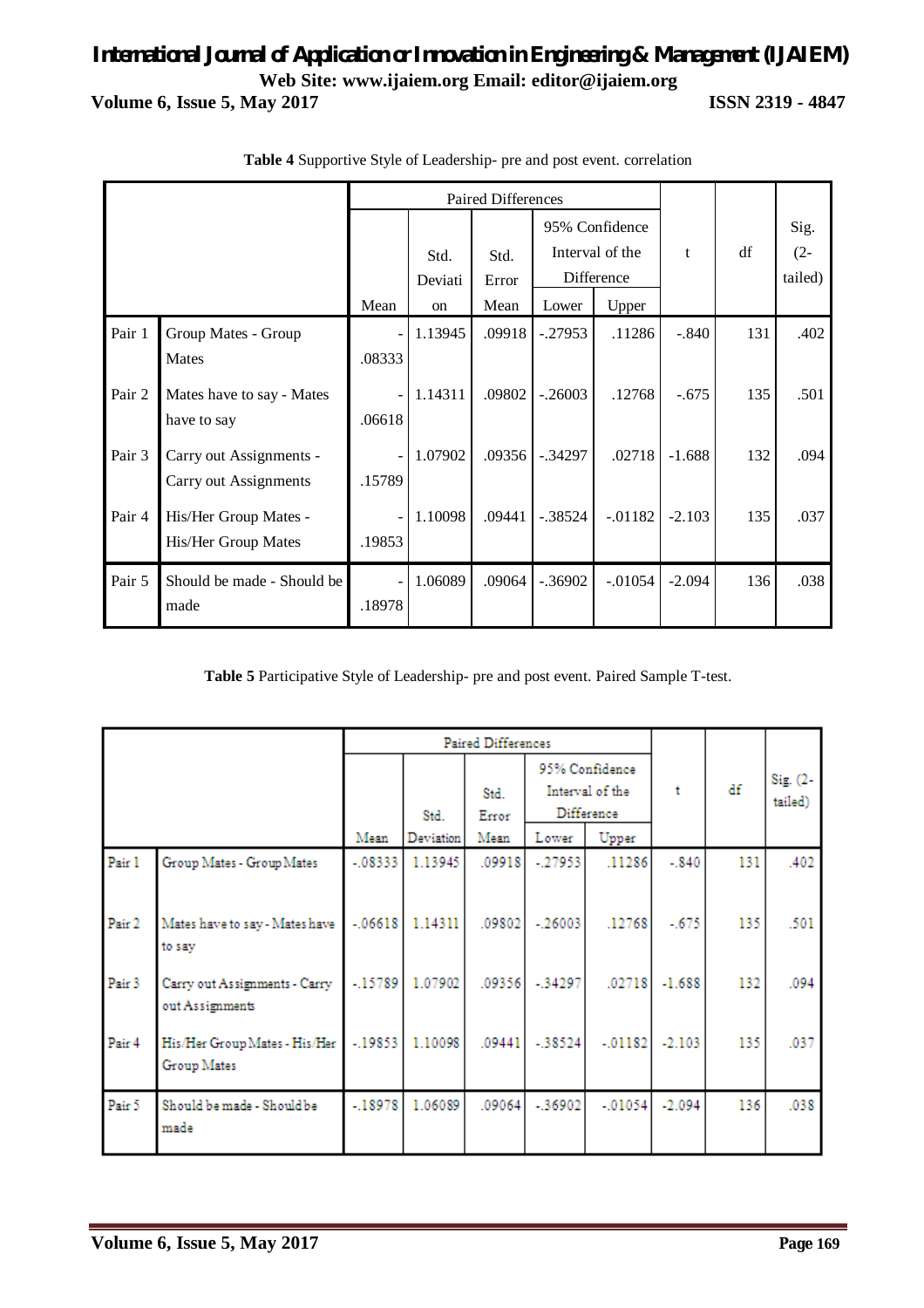From the table above it is clearly visible that there is significant relationship in the pre and post event. The variables that have shown a significant relationship are, the leader should consult group mates and leader should ask group mates for suggestions on what assignments should be made.

|        |                                               | N   | Correlation | Sig.  |
|--------|-----------------------------------------------|-----|-------------|-------|
| Pair 1 | Group Mates & Group Mates                     | 132 | .204        | .019  |
| Pair 2 | Mates have to say & Mates have to say         | 136 | .209        | .014  |
|        |                                               |     |             |       |
| Pair 3 | Carry out Assignments & Carry out Assignments | 133 | .324        | .000. |
| Pair 4 | His/Her Group Mates & His/Her Group Mates     | 136 | .301        | .000  |
| Pair 5 | Should be made & Should be made               | 137 | .296        | .000  |

### **Table 6** Participative Style of Leadership- pre and post event. Correlation

#### **Hypothesis 2: There is no significant difference in gender in pre and post event leadership styles (Supportive, Participative and Instrumental) Table 7** Gender- t-test

It was also studied to find out if there exists any leadership style difference among male and female students.

|                |                 |       |      |                 |                 |      |        |                | Lower            | Upper   |
|----------------|-----------------|-------|------|-----------------|-----------------|------|--------|----------------|------------------|---------|
| instrumental   | Equal variances | .180  |      | $.672$ $-1.179$ | 116             | .241 |        | .79886         |                  | .64007  |
|                | assumed         |       |      |                 |                 |      | .94218 |                | 2.52442          |         |
|                | Equal variances |       |      |                 | $-1.222$ 93.808 | .225 |        | .77097         |                  | .58864  |
|                | notassumed      |       |      |                 |                 |      | .94218 |                | 2.47299          |         |
| supportive     | Equal variances | .375  | .542 | $-383$          | 110             | .703 |        | 1.19547        |                  | 1.91183 |
|                | assumed         |       |      |                 |                 |      | .45731 |                | 2.82645          |         |
|                | Equal variances |       |      | $-405$          | 79.468          | .687 |        | 1.13040        |                  | 1.79248 |
|                | notassumed      |       |      |                 |                 |      | .45731 |                | 2.70710          |         |
| participative  | Equal variances | .291  | .590 | $-.819$         | 122             | .414 |        | .61369         |                  | .71214  |
|                | assumed         |       |      |                 |                 |      | .50273 |                | 1.71759          |         |
|                | Equal variances |       |      | $-830$          | 89.020          | .409 |        | .60558         |                  | .70055  |
|                | notassumed      |       |      |                 |                 |      | .50273 |                | 1.70600          |         |
| instrumentalB  | Equal variances | .013  | .909 | .268            | 113             | .789 | .21350 | .79540         |                  | 1.78933 |
|                | assumed         |       |      |                 |                 |      |        |                | 1.36232          |         |
|                | Equal variances |       |      | .271            | 75.965          | .787 | .21350 | .78665         |                  | 1.78026 |
|                | notassumed      |       |      |                 |                 |      |        |                | 1.35326          |         |
| supportiveB    | Equal variances | 3.189 | .077 | .990            | 114             | .324 | .91964 | .92898         | $-92067$ 2.75995 |         |
|                | assumed         |       |      |                 |                 |      |        |                |                  |         |
|                | Equal variances |       |      | .914            | 65.646          | .364 |        | .91964 1.00608 |                  | 2.92856 |
|                | notassumed      |       |      |                 |                 |      |        |                | 1.08927          |         |
| participativeB | Equal variances | .418  | .519 | $-.079$         | 121             | .937 |        | .51634         |                  | .98135  |
|                | assumed         |       |      |                 |                 |      | .04087 |                | 1.06310          |         |
|                | Equal variances |       |      | $-.082$         | 94.324          | .935 |        | .49989         |                  | .95163  |
|                | notassumed      |       |      |                 |                 |      | .04087 |                | 1.03337          |         |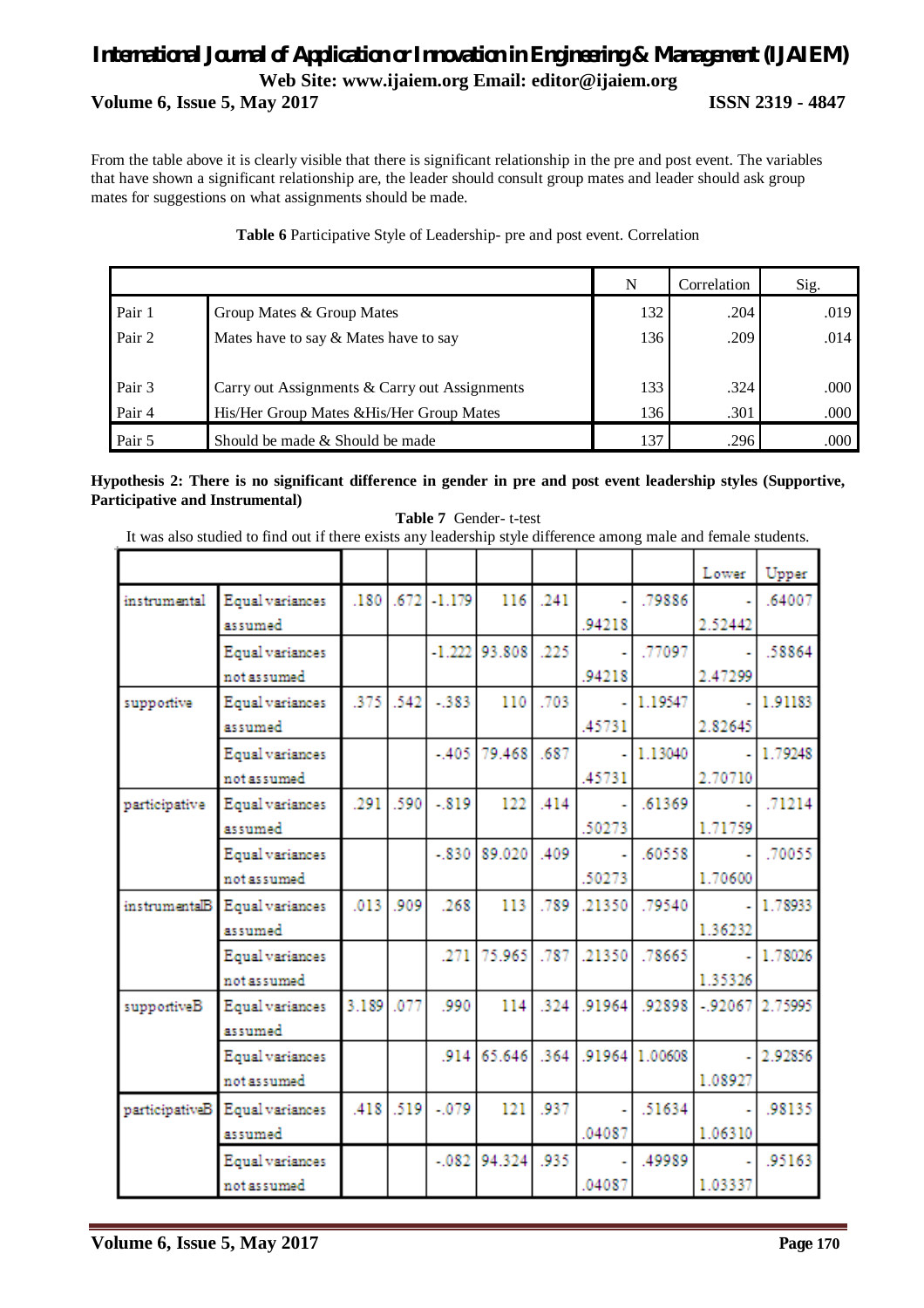# *International Journal of Application or Innovation in Engineering & Management (IJAIEM)* **Web Site: www.ijaiem.org Email: editor@ijaiem.org**

**Volume 6, Issue 5, May 2017 ISSN 2319 - 4847**

| <b>Table o</b> Genuel-Falled sample 1- lest |        |           |             |                       |                        |  |  |  |  |  |  |
|---------------------------------------------|--------|-----------|-------------|-----------------------|------------------------|--|--|--|--|--|--|
|                                             | Gender | ${\bf N}$ | <b>Mean</b> | <b>Std. Deviation</b> | <b>Std. Error Mean</b> |  |  |  |  |  |  |
| instrumental                                | Male   | 76        | 22.5714     | 4.32477               | .49609                 |  |  |  |  |  |  |
|                                             | Female | 42        | 23.5136     | 3.82469               | .59016                 |  |  |  |  |  |  |
| supportive                                  | Male   | 76        | 33.7566     | 6.17868               | .70874                 |  |  |  |  |  |  |
|                                             | Female | 36        | 34.2139     | 5.28368               | .88061                 |  |  |  |  |  |  |
| participative                               | Male   | 81        | 15.9531     | 3.29974               | .36664                 |  |  |  |  |  |  |
|                                             | Female | 43        | 16.4558     | 3.16057               | .48198                 |  |  |  |  |  |  |
| instrumentalB                               | Male   | 77        | 23.9165     | 4.05390               | .46199                 |  |  |  |  |  |  |
|                                             | Female | 38        | 23.7030     | 3.92489               | .63670                 |  |  |  |  |  |  |
| supportiveB                                 | Male   | 75        | 35.7587     | 4.26425               | .49239                 |  |  |  |  |  |  |
|                                             | Female | 41        | 34.8390     | 5.61782               | .87736                 |  |  |  |  |  |  |
| participativeB                              | Male   | 80        | 16.8475     | 2.82686               | .31605                 |  |  |  |  |  |  |
|                                             | Female | 43        | 16.8884     | 2.53970               | .38730                 |  |  |  |  |  |  |

**Table 8** Gender- Paired sample T- test

To understand if there was any significant difference in males and females in the style of leadership, a T test was run, and the table above shows that gender does not influence any style of leadership. So whether you are male or female, your leadership style remains the same.

#### **7.CONCLUSION**

In today's times, there are many situationswhen there is no appointed leader. These situations give immense opportunity to individuals to emerge as successful leaders. The findings of this research will come useful in such situations.

Participative leadership style has emerged to be the most important leadership style both in the perception and the expectation parameters. Hence students who aspire to be successful leaders should concentrate on being a participative leader followed by supportive leadership style and instrumental style.

### **REFERENCES**

- [1] Bars, B.M., Stogdill's handbook of leadership, The Free Press. (2nd Edition). New Yord, (1901).
- [2] Hirokawa, R.Y., &Keyton, J., Perceived facilitators and inhibitors of effectiveness in organizational work teams. Management Communication Quarterly, 8(4), 424, 446, (1995).
- [3] Kolb, J.A., Let's bring structure back: A commeatary. Management communication Quarterly, 9(4), 452-465, (1996).
- [4] Larsopn, C. E., & La Fasto, F.M.J., Teamwork: What must go right/what can go wrong. New bury Park. CA : Sage, (1989).
- [2] 5) Schneier, M.E. &Goktepe, J.R., Issues in emergent leadership: The contingency model of leadership, leader senleader behavior, (1983).
- [1] In H.H. Blumberg, A.P. Hare, V. Kent, and M. F. Daires (Eds.), small groups and social interaction (Vol. I, PP.413-421). Chicester, UK: John Wiley.
- [2] (n.wikipedia.org) assessed on 26thNovember, 2013.
- [3] Valenti,A, Five Essential Qualities of Leadership. Retrieved from http"//www.lealer Values.com/content/: Cited on 1-8-2012, (2010).
- [4] Dessler, G., Management: Principles and Practice Hall, (2004).